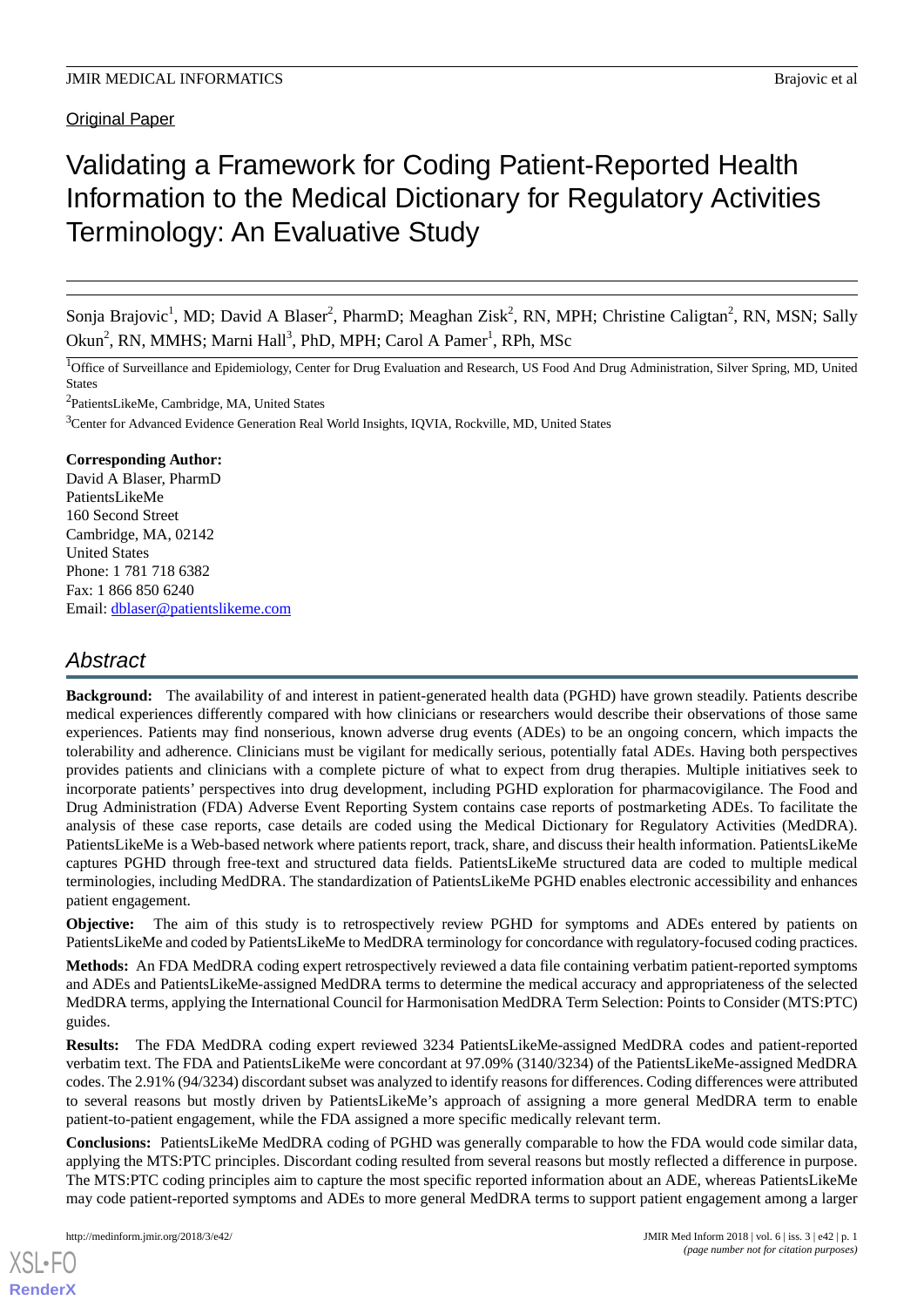group of patients. This study demonstrates that most verbatim reports of symptoms and ADEs collected by a PGHD source, such as the PatientsLikeMe platform, could be reliably coded to MedDRA terminology by applying the MTS:PTC guide. Regarding all secondary use of novel data, understanding coding and standardization principles applied to these data types are important.

(JMIR Med Inform 2018;6(3):e42) doi: [10.2196/medinform.9878](http://dx.doi.org/10.2196/medinform.9878)

## **KEYWORDS**

adverse drug events; Food and Drug Administration; MedDRA; patient-generated health data; PatientsLikeMe; vocabulary, controlled; data curation

## *Introduction*

Patients describe their medical experiences differently compared with how clinicians or researchers would describe their observations. The interpretation of data gathered from patients is typically based on a clinician's perspective of how a patient is feeling or functioning or what is of most concern to a clinician. However, a clinician's impression may differ from a patient's experience and therefore may not be an accurate or complete interpretation [[1-](#page-6-0)[3](#page-6-1)]. For example, a patient may find a nonserious, known adverse drug event (ADE) to be an ongoing, daily concern, which impacts tolerability and adherence. Clinicians, however, must be vigilant for medically serious or potentially fatal ADEs. Having both perspectives can provide patients and clinicians with a complete picture of what to expect from drug therapy options for a given medical condition.

With new advances in technology, the availability of and interest in patient-generated health data (PGHD) have grown steadily. PGHD are distinct from data generated in clinical settings, such as within clinical trials or during encounters with health care practitioners. Most importantly, patients directly report and record these data and are responsible for sharing and distributing them [\[4](#page-6-2)]. The internet democratized access to and sharing of health information, leading to the creation of Web-based patient networks. The growing popularity and advancement of mobile sensors, wearable devices, and smartphones have created enormous opportunity for innovative approaches to understanding, managing, and improving health through the collection and application of PGHD [\[5](#page-6-3)]. Several ongoing initiatives incorporate patients' perspectives into drug development processes. For example, the Patient-Centered Outcomes Research Institute was established to address challenges with traditional research and integrate patients as key stakeholders and partners in the research process [[6\]](#page-7-0). In addition, the US Food and Drug Administration (FDA) Prescription Drug User Fee Act V mandated public engagement through patient-focused drug development workshops and development of patient-reported outcomes to better understand the impact of symptoms and treatments on patients' lives [[7\]](#page-7-1). The 21st Century Cures Act, among other provisions, also requires the FDA to consider real-world evidence and patient-experience data in its review of drugs and devices [\[8](#page-7-2)].

The FDA Adverse Event Reporting System (FAERS) contains case reports of postmarketing adverse events submitted to the FDA Center for Drug Evaluation and Research and Center for Biologics Evaluation and Research [\[9](#page-7-3)]. The FDA uses these reports to generate and evaluate signals of potential adverse

 $XSI - F($ **[RenderX](http://www.renderx.com/)** reactions to drugs and biologics [\[10](#page-7-4)]. To facilitate searching and analysis of the case reports in FAERS, all suspected ADEs, such as medical diagnoses and stand-alone signs or symptoms, as well as medication errors and product quality issues included in case narratives, are coded using the Medical Dictionary for Regulatory Activities (MedDRA). MedDRA is a terminology endorsed by the International Council on Harmonisation (ICH) to be used by regulators and the pharmaceutical industry to codify ADEs reported with the use of medical products [[11\]](#page-7-5). The ICH MedDRA Term Selection: Points to Consider (MTS:PTC) document provides valuable guidance on best practices for term selection and promotes accuracy and consistency in coding [[12\]](#page-7-6). Pharmaceutical companies precode the reported suspected adverse reactions to drugs or biologics to MedDRA according to the MTS:PTC guide. The FDA then samples and reviews the submitted MedDRA codes for coding quality, medical accuracy, and alignment with MTS:PTC. Moreover, the FDA applies the MTS:PTC guide to internally code FAERS case reports received directly through MedWatch, the FDA's voluntary reporting system for health care professionals, consumers, and patients [[13\]](#page-7-7). Medically accurate and thorough MedDRA coding is an essential prerequisite for subsequent reliable and comprehensive retrieval of pertinent cases through electronic querying by MedDRA codes. While MedDRA terminology is critical for searching databases and conducting data mining activities, these terms do not necessarily fully reflect a patient's experience.

PatientsLikeMe (PLM) is a Web-based network where patients report, track, share, and discuss their health information. PLM captures PGHD through free-text entries and structured data fields; these data have previously been used to conduct research from patients' perspectives [[14](#page-7-8)[-16](#page-7-9)]. The structured fields for entering data, such as patients' conditions, symptoms, or treatments, are coded by PLM to several established medical terminology systems, including MedDRA, to increase its usefulness for research and enable interoperability with external systems.

This study aimed to evaluate the concordance and discordance of MedDRA coding results of verbatim patient reports in a structured PGHD setting compared with how the same submissions would be coded based on the MTS:PTC coding guide, the current standard for regulatory settings.

## *Methods*

We conducted a retrospective evaluation of PLM MedDRA coding of PGHD of signs, symptoms, and ADEs collected in structured data fields on the PLM platform and compared this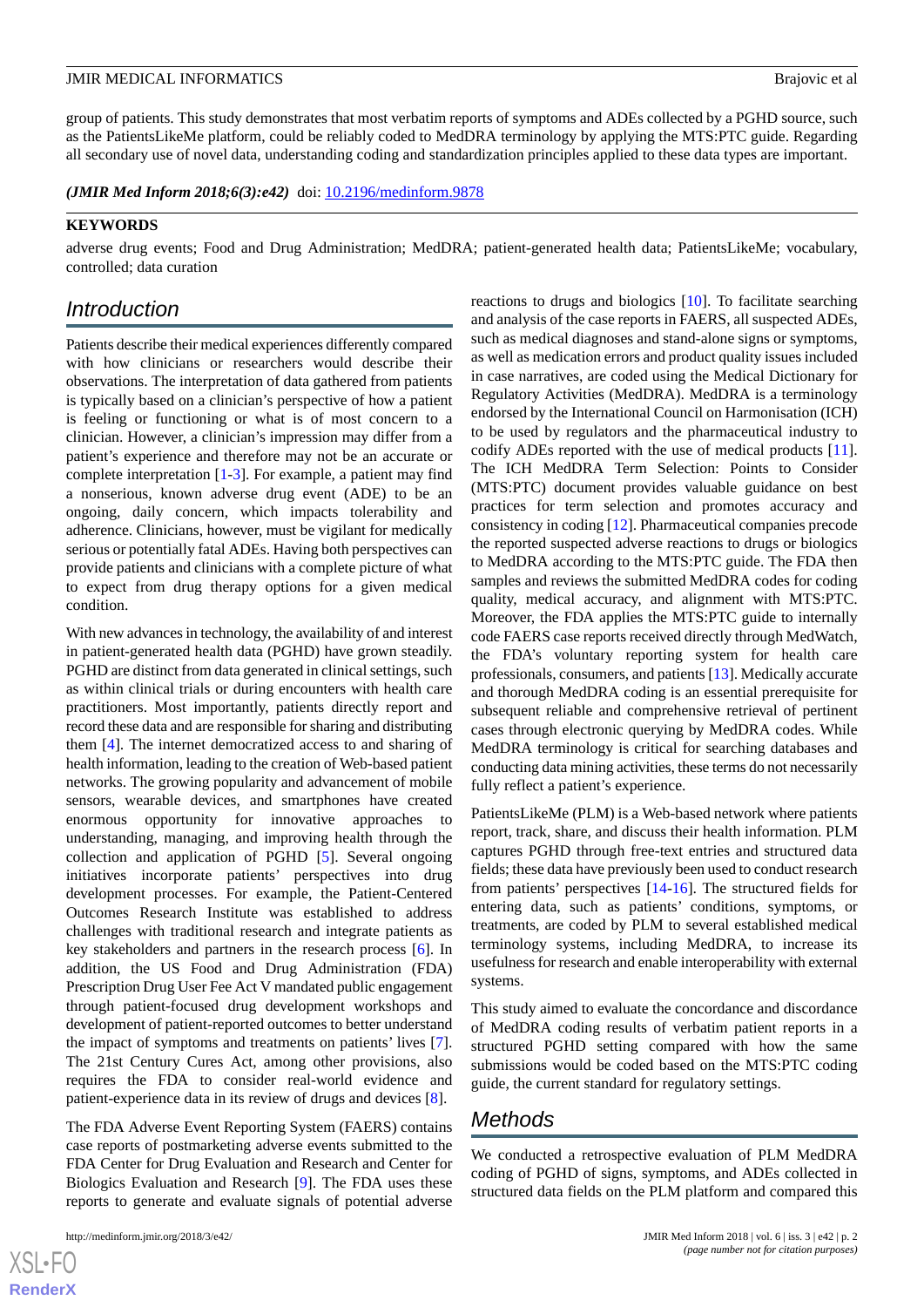with how the same PGHD data would be coded to MedDRA applying the MTS:PTC. Medical terminology systems, such as MedDRA, are typically developed to be used by health care professionals, regulators, pharmaceutical industry, and researchers. Although MedDRA contains "lay-person" terms, it does not contain all the language familiar to most patients. To help bridge the gap between clinical terminology in MedDRA and patient-friendly language, the PLM terminology was created using the words and phrases reported by patients. The PLM terminology, which is maintained and curated by a team of medical professionals, consists of several types of medical entities, each of which is coded to one or more external medical terminology systems ([Table 1](#page-2-0)).

Patients who wish to share and track their personal health history can search the PLM terminology to find an item (eg, condition, symptom, and treatment) to add to their profile. As patients enter text in the search field, a range of possible matches in the PLM terminology are suggested; patients may choose an appropriate match or submit a request to add a new item. A medical professional at PLM reviews the request and determines whether it can be merged to an existing item in the PLM terminology [\(Figure 1\)](#page-3-0).

When a new item is added to the PLM terminology, a detailed entry is created to describe and distinguish the concept appropriately ([Figure 1\)](#page-3-0). For each new item, PLM writes an appropriate patient-facing description, codes the item to appropriate medical terminologies, and sets any relevant customizations to guide data entry for future patients. Once this process is complete, the curated PGHD becomes a new item in the PLM terminology and appears on the patient profile. Finally, PLM sends a message to notify the patient that the new item has been added to the PLM terminology. When a verbatim patient report is curated for any reason, the patient receives a message alerting them to the change and providing them with the option to accept or reject the change and to request the original entry be retained.

<span id="page-2-0"></span>A data file was generated containing PGHD for symptoms and ADEs entered through the PLM platform from January 1, 2013 to September 1, 2015; this file contained the patient's verbatim text, the item(s) it was merged to in the PLM terminology, and the MedDRA term associated with the item(s) as assigned by PLM. Only PGHD from patients with an active account from the United States were included in the data file. Notably, the data file did not include any patient-level, personally identifiable information. A MedDRA terminology expert reviewer from the FDA evaluated each record in the file for accuracy and specificity of the MedDRA terminology coding, applying the MTS:PTC guide. MedDRA has a hierarchical structure with 5 levels as follows: System Organ Class (SOC), High-Level Group Term (HGLT), High-Level Term (HLT), Preferred Term (PT), and Lowest-Level Term (LLT). The PT level is considered a distinct descriptor (single medical concept) [\[10](#page-7-4)]. The LLTs under a PT are synonyms and lexical variants of the PT; each LLT is linked to only one PT. LLTs reflect how information might be reported and represent the coding level. Symptoms and ADEs in the PLM database are coded to an LLT, as per the established coding practice.

In this study, the FDA reviewer evaluated the appropriateness of the MedDRA term(s) associated with the patients' verbatim text. The FDA reviewer provided written comments for each record indicating one of the following coding results categories:

- MedDRA coding appropriate: Both the FDA and PLM reviewer agreed that the selected MedDRA term was appropriate for the PGHD verbatim.
- Incorrect MedDRA coding: The MedDRA term assigned by PLM was not appropriate.
- Missed concept: A component of the PGHD verbatim entry was not coded to a MedDRA term.
- Outdated MedDRA version: Reviewer recommended a more specific MedDRA term, but it was not available in the MedDRA version used by PLM.
- Duplicate: A unique record was listed more than once in the extracted dataset. These records were not included in the final analysis.
- Unable to assess: PLM's coding decision for these records was based on additional information available as free text on the patient's profile and private message communication between PLM and the patient. Specifically, PLM engages with patients through private messages to learn more about patients' experiences to capture the information as reported accurately; this additional information was not available in the data file provided to the FDA for review. Thus, these records could not be properly evaluated for coding accuracy and were excluded from the final analysis.

**Table 1.** Coding for data elements of the PatientsLikeMe terminology.

| Medical entity type    | Examples                                                                           | Terminology                                                                                                                                                                                  |
|------------------------|------------------------------------------------------------------------------------|----------------------------------------------------------------------------------------------------------------------------------------------------------------------------------------------|
| Condition              | Multiple sclerosis, epilepsy, traumatic brain injury, major depressive<br>disorder | Systematized Nomenclature of Medicine-Clinical<br>Terms (SNOMED CT), International Classification<br>of Diseases-10 (ICD10), Medical Dictionary for<br><b>Regulatory Activities (MedDRA)</b> |
| Symptom                | Depressed mood, anxious mood, fatigue, insomnia, pain                              | SNOMED CT, ICD10, MedDRA, International<br>Classification of Functioning, Disability and Health                                                                                              |
| Treatment              | Gabapentin, vitamin D, physical therapy, cognitive behavioral<br>therapy           | <b>RxTerms</b>                                                                                                                                                                               |
| Side effect            | May be coded to a condition or symptom                                             | See above for Terminology                                                                                                                                                                    |
| Treatment purpose      | May be coded to a condition or symptom                                             | See above for Terminology                                                                                                                                                                    |
| Hospitalization reason | May be coded to a condition, symptom, or treatment                                 | See above for Terminology                                                                                                                                                                    |

[XSL](http://www.w3.org/Style/XSL)•FO **[RenderX](http://www.renderx.com/)**

http://medinform.jmir.org/2018/3/e42/ JMIR Med Inform 2018 | vol. 6 | iss. 3 | e42 | p. 3 *(page number not for citation purposes)*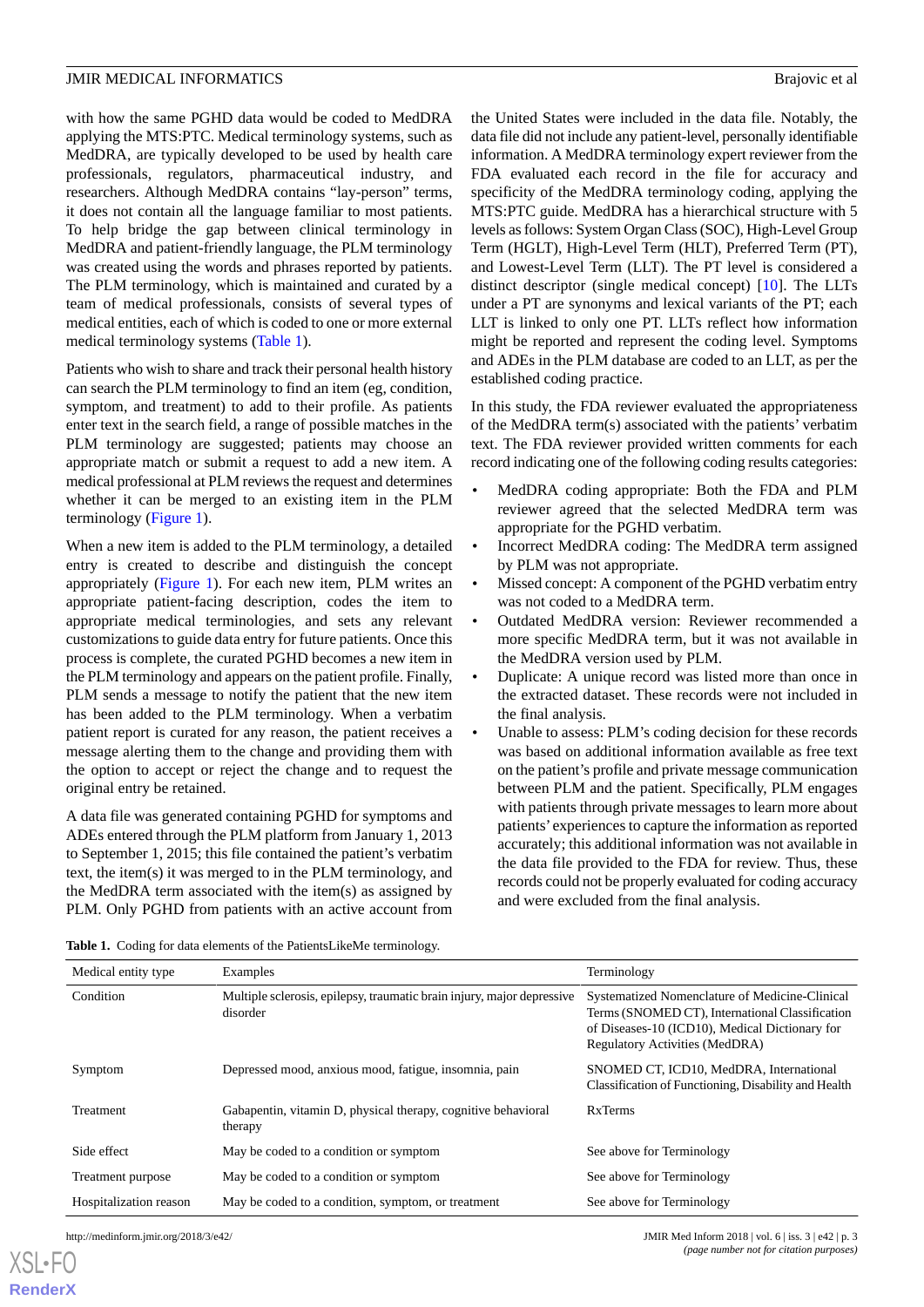<span id="page-3-0"></span>**Figure 1.** Diagram of information flow for patient submissions. MedDRA: Medical Dictionary for Regulatory Activities; PLM: PatientsLikeMe.



For each included record, other than those classified as "MedDRA coding appropriate," the reviewer provided a rationale for disagreement and proposed an alternative MedDRA code. Together, the FDA and PLM reviewers discussed each discordant record, reached consensus on the category, and documented the reasons for discordant coding.

## *Results*

The data file from PLM contained 3349 submissions. A total of 115 items were identified as "duplicates" (n=20) or "unable to assess" (n=95) and were excluded from the final analysis. Examples of entries in this category are: "loss of blood," LLT *Rectal bleeding* (patient clarified the source of blood loss); "systemic nerve overstimulation," LLT *Essential tremor*(patient clarified); "blood pressure," LLT *Blood pressure high* (patient reported high blood pressure just as "blood pressure"); "hose hurts my ears," LLT *Skin irritation* [a patient with chronic obstructive pulmonary disorder on supplemental oxygen therapy].

<span id="page-3-1"></span>A total of 3234 MedDRA-coded items remained for the final analysis. The expert reviewer determined that these verbatim terms could be MedDRA-coded as per the patient-reported submission and found that MedDRA coding was appropriate in 97.09% (3140/3234) of cases [\(Table 2](#page-3-1)). These reported verbatim terms ranged from specific medical terms ("intercostal neuralgia" and "coccydynia"), to less specific terms ("balance problems" and "blood clots in legs") and personal communications ("just didn't feel right" and "zombie mommy"). [Table 3](#page-4-0) illustrates examples of differences between the PLM and FDA approach to coding based on MTS:PTC.

In [Table 3,](#page-4-0) example 1 wherein the patient submission of "Pruritis" was merged into the existing PLM term "Itching," demonstrates an instance in which more patient-friendly language is preferred by PLM. In the PLM terminology, the term "itching" encompasses all entries related to "pruritus," "itch," "itchy skin," and "itchiness." After discussion, the FDA reviewer agreed that the coding was appropriate at the PT level, as both LLT *Pruritus* and LLT *Itching* roll up to the same PT *Pruritus*. This example illustrates that the language used by patients can range from informal to highly technical.

Example 2 is an instance of PLM coding an item to more specific MedDRA terms than the FDA. The PLM terminology contains separate terms for a symptom affecting different body area; this approach enables patients to track and monitor a symptom on each body area individually. Thus, PLM chose to split the patient submission "rash on chest & neck" into the individual symptoms "rash on chest" and "rash on neck." "Rash on chest" was mapped to the LLT *Skin rash*, whereas "rash on neck" was coded to the LLT *Neck rash*. However, the FDA coding practice is to code "rash on chest and neck" to a single MedDRA term, LLT *Rash,* and consider it a single event as the term for both "rash on chest" and "rash on neck" roll up to the same PT in the MedDRA hierarchy.

Table 2. Results of the Food and Drug Administration Medical Dictionary for Regulatory Activities (MedDRA) coding review (N=3234<sup>a</sup>).

| Category                       | Records, $n$ $(\%)$ |
|--------------------------------|---------------------|
| Coding appropriate             | 3140 (97.09)        |
| Incorrect coding               | 45(1.39)            |
| Missed concept                 | 38(1.18)            |
| <b>Outdated MedDRA</b> version | 11(0.34)            |

 ${}^{a}$ Excludes "duplicates" (n=20) and "unable to assess" (n=95).

[XSL](http://www.w3.org/Style/XSL)•FO **[RenderX](http://www.renderx.com/)**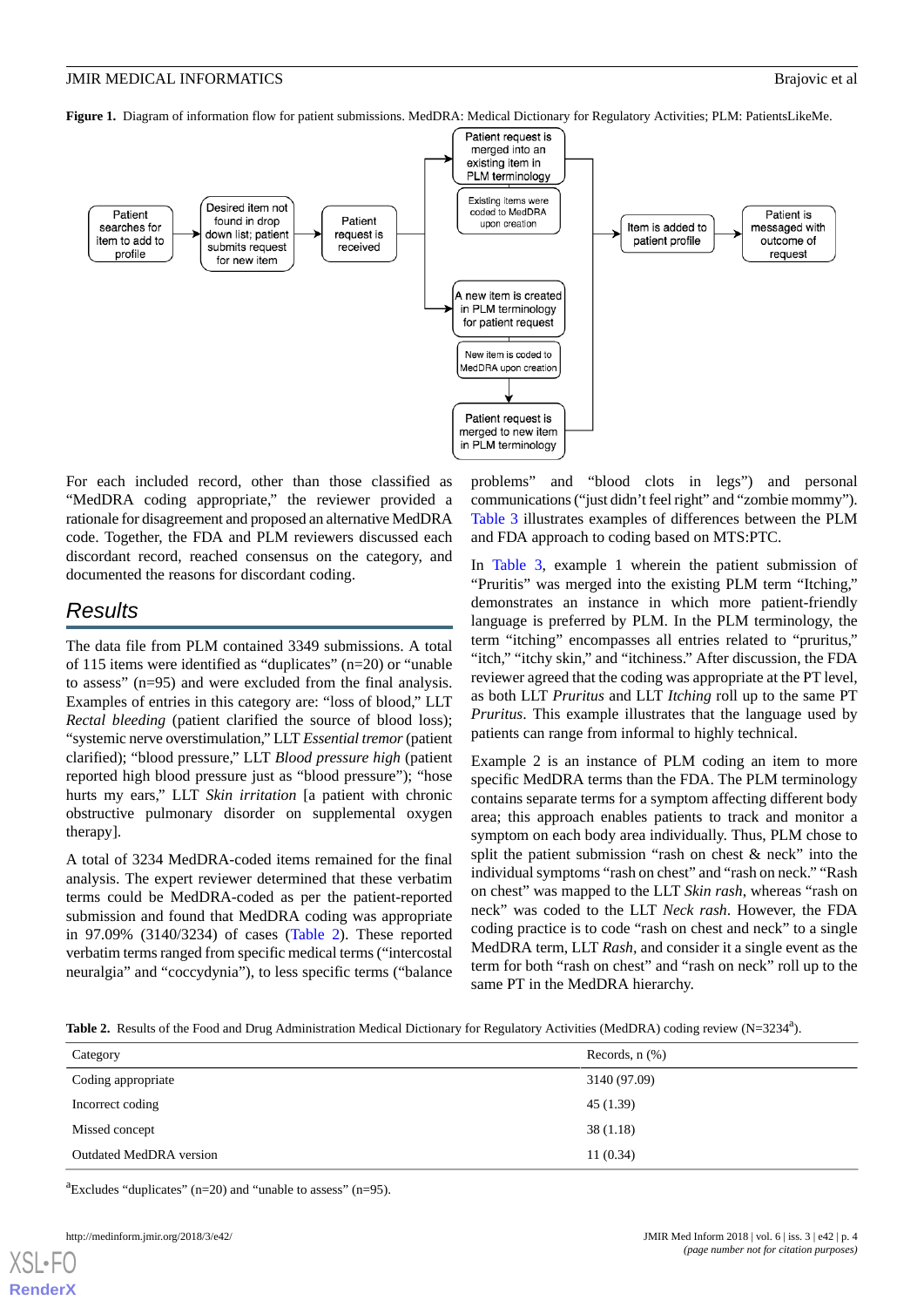## **JMIR MEDICAL INFORMATICS** Brajovic et al

<span id="page-4-0"></span>**Table 3.** Examples of Medical Dictionary for Regulatory Activities (MedDRA) coding from the analysis.

| #  | Patient submission                                                                                                    | PLM <sup>a</sup> action                                                                                      | PLM MedDRA coding                                                       |                                                                     | FDA <sup>b</sup> reviewer assessment                                                                                                                                                                                                                  | Outcome                                                                                                                       |
|----|-----------------------------------------------------------------------------------------------------------------------|--------------------------------------------------------------------------------------------------------------|-------------------------------------------------------------------------|---------------------------------------------------------------------|-------------------------------------------------------------------------------------------------------------------------------------------------------------------------------------------------------------------------------------------------------|-------------------------------------------------------------------------------------------------------------------------------|
|    |                                                                                                                       |                                                                                                              | LLT <sup>c</sup>                                                        | PT <sup>d</sup>                                                     |                                                                                                                                                                                                                                                       |                                                                                                                               |
| 1  | Pruritis                                                                                                              | Merged into PLM<br>symptom "Itching"                                                                         | Itching                                                                 | Pruritus                                                            | Coding appropriate                                                                                                                                                                                                                                    | $N/A^e$                                                                                                                       |
| 2  | Rash on chest &<br>neck                                                                                               | Merged into PLM<br>symptoms "Rash on<br>chest" and "Rash on<br>neck"                                         | Skin rash; neck<br>rash                                                 | Rash                                                                | Coding appropriate                                                                                                                                                                                                                                    | N/A                                                                                                                           |
| 3  | Drop foot from<br>surgery                                                                                             | Merged into PLM<br>symptom "Foot<br>drop"                                                                    | Foot drop                                                               | Peroneal nerve pal-<br>sy                                           | Coding appropriate; however,<br>more specific term is available.<br>Recommend: LLT Peroneal nerve<br>palsy postoperative; PT Peroneal<br>nerve palsy postoperative                                                                                    | Coding was not<br>changed because of<br>the PLM conceptu-<br>al approach to cod-<br>ing to more general<br>term               |
| 4  | Sexual dysfunc-<br>tion/no libido                                                                                     | Merged into PLM<br>symptom "Sexual<br>dysfunction"                                                           |                                                                         | Sexual dysfunction Sexual dysfunction                               | Coding appropriate                                                                                                                                                                                                                                    | N/A                                                                                                                           |
| 5  | Irrational emotions                                                                                                   | Merged into PLM<br>symptom "Irrational<br>emotions"                                                          | Mixed disturbance<br>of conduct and<br>emotions                         | Antisocial behav-<br>ior                                            | Incorrect coding; recommend<br>coding to: LLT Emotional disor-<br>der; PT Emotional disorder                                                                                                                                                          | Coding updated                                                                                                                |
| 6  | Cardiac arrhythmia                                                                                                    | Merged into PLM<br>symptom "Irregular<br>heartbeat (cardiac<br>arrhythmia)"                                  | Heartbeats irregu-<br>lar                                               | Heart rate irregular                                                | Incorrect coding; recommend<br>coding to: LLT Cardiac Arrhyth-<br>mia; PT Arrhythmia                                                                                                                                                                  | Coding updated                                                                                                                |
| 7  | Increased INR <sup>f</sup>                                                                                            | Merged into PLM<br>symptom "High<br>INR"                                                                     | <b>INR</b> abnormal                                                     | <b>INR</b> abnormal                                                 | Incorrect coding; recommend<br>coding to: LLT INR increased; PT<br>INR increased                                                                                                                                                                      | Coding updated                                                                                                                |
| 8  | I was stumbling,<br>falling and tripping,<br>my thinking process<br>was very slow and<br>my memory was<br>failing too | Merged into PLM<br>symptoms "Memory<br>problems," "Slowed<br>thinking," and<br>"Tripping and stum-<br>bling" | Memory distur-<br>bance; slowed<br>thinking; muscular<br>incoordination | Memory impair-<br>ment; Bradyphre-<br>nia; coordination<br>abnormal | Missed concept. Report of<br>"falling" is missing; falls are an<br>important patient safety issue<br>which should be captured. For<br>stumbling and tripping, there is<br>LLT Stumbling and LLT Gait<br>tripping, both under PT Gait distur-<br>bance | Coding updated to<br>include additional<br>information                                                                        |
| 9  | Back pain and nau-<br>sea and vomiting                                                                                | Merged into PLM<br>symptoms "Nausea<br>and vomiting" and<br>"Back pain"                                      | Vomiting; back<br>pain                                                  | Vomiting; back<br>pain                                              | Missed concept (nausea)                                                                                                                                                                                                                               | PLM symptom<br>"Nausea and vomit-<br>ing" retired. The<br>separate symptoms<br>"Nausea" and<br>"Vomiting" remain<br>available |
| 10 | Gluten sensitivity                                                                                                    | Merged into PLM<br>symptom "Gluten<br>intolerance"                                                           | Gluten intolerance Celiac disease                                       |                                                                     | Outdated MedDRA version; cod-<br>ing appropriate for this version of<br>MedDRA, but more appropriate<br>terms available in newer versions.<br>Recommend coding to: LLT<br>Gluten sensitivity; PT Gluten sen-<br>sitivity                              | Coding updated af-<br>ter upgrade to<br>more recent Med-<br>DRA version                                                       |
| 11 | Shocked by electrici-<br>ty house                                                                                     | Merged into PLM<br>symptom "Seizures<br>(grand mal or ton-<br>ic-clonic)"                                    | Tonic-clonic<br>seizures                                                | Grand mal convul-<br>sion                                           | Unable to assess. Not clear from<br>information how this could be de-<br>termined                                                                                                                                                                     | Communications<br>with patient indicat-<br>ed this was refer-<br>ence to seizures                                             |

a PLM: PatientsLikeMe.

<sup>b</sup>FDA: Food and Drug Administration.

<sup>c</sup>LLT: lowest-level term.

<sup>d</sup>PT: preferred term.

<sup>e</sup>N/A: not applicable.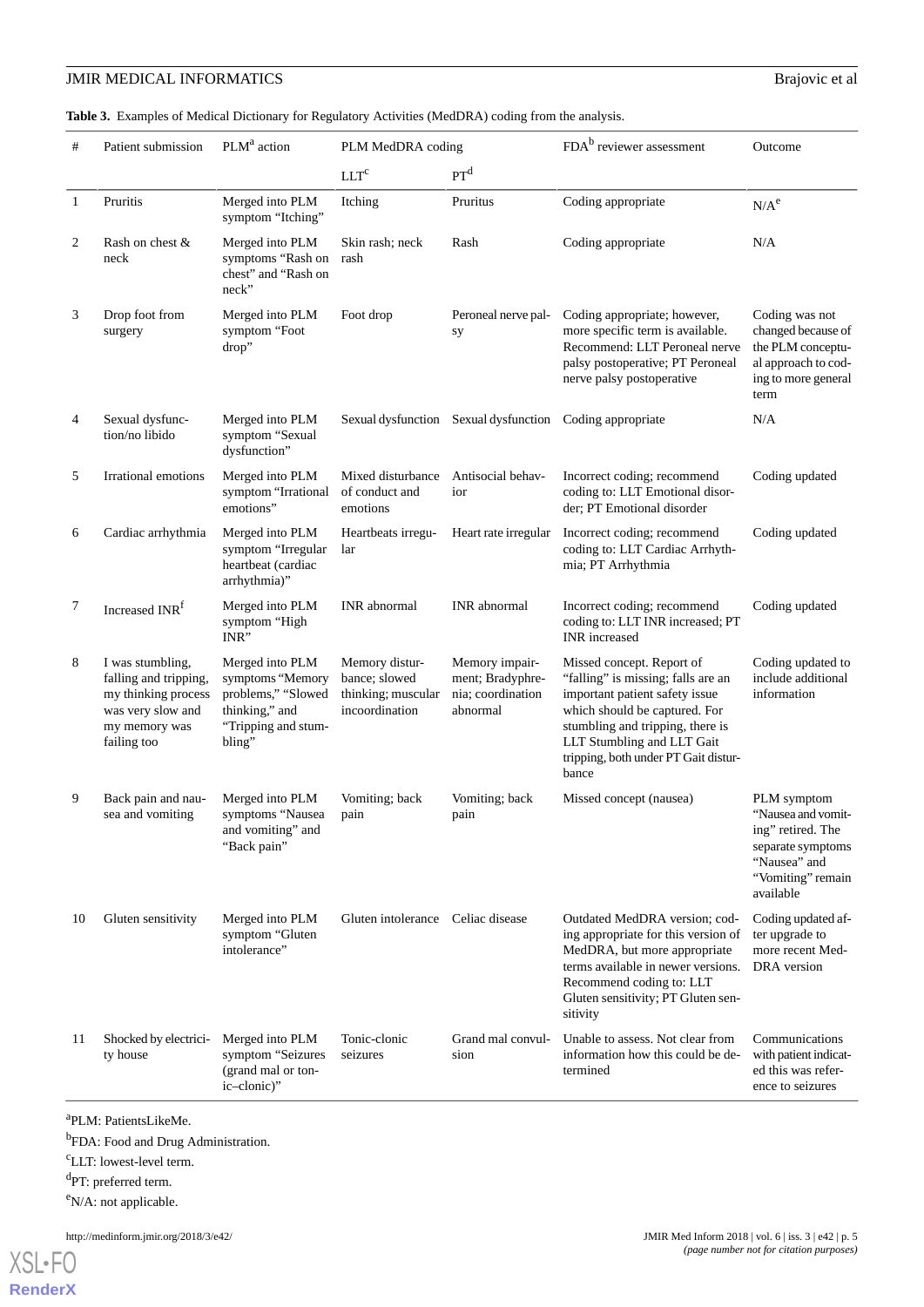<sup>f</sup>INR: international normalized ratio

Example 3 shows that in some other instances, PLM symptoms are intentionally coded into more general MedDRA terms to help connect patients with similar experiences. PLM members reporting "drop foot" are assigned the same symptom in the PLM terminology regardless of the cause. Thus, the patient submission "drop foot from surgery" was merged into "Foot drop," an existing symptom in PLM terminology. "Foot drop" was then coded to the MedDRA LLT *Foot drop*, which is subsumed under the PT *Peroneal nerve palsy.* The FDA reviewer noted that although this was an acceptable choice for the concept, the more specific LLT-PT *Peroneal nerve palsy postoperative* is preferable because it captures the additional information that the foot drop was consequent to a surgery. However, all patients reporting "drop foot" are assigned the same symptom in the PLM terminology regardless of the cause.

Example 4 demonstrates how PLM aggregates experiences related to "sexual dysfunction," even though this likely refers to distinct manifestations for different genders. Patients have the option to add more specific symptoms, which are coded to more specific MedDRA terms when appropriate, such as "impotence" (coded to LLT *Impotence*) or "loss of sex drive" (coded to LLT *Libido loss*).

Examples 5, 6, and 7 illustrate the items in which the PLM-assigned MedDRA terms did not align with the MTS:PTC guide. In example 5, the selected MedDRA term was not medically accurate for the patient submission of "irrational emotions." Although the LLT *Mixed disturbance of conduct and emotions* appears at first to be a reasonable option, it is subsumed under the PT *Antisocial behavior*, which the FDA reviewer determined was not an appropriate code. PLM agreed and updated the coding for this symptom as per the reviewer's recommendation and investigated what may have contributed to the selection of the incorrect term. The likely reason is that only the name of the MedDRA LLT was visible during the data entry process for adding or editing a symptom in PLM terminology. The LLT's association to a PT and higher levels in the MedDRA's hierarchy was not displayed. When adding the new symptom "irrational emotions" to the PLM terminology, the original PLM coder would not have likely selected the LLT *Mixed disturbance of conduct and emotions* if they had been aware of its associated MedDRA PT. Example 6 shows how 2 related medical concepts, irregular heartbeats and cardiac arrhythmias, were considered as a single item in the PLM terminology. PLM codes certain symptoms with both the clinical terminology and more patient-friendly terminology to facilitate patients' tracking their condition and connecting with other PLM patients with similar conditions. However, the MTS:PTC guide states that if both a diagnosis (eg, cardiac arrhythmia) and its characteristic signs or symptoms (eg, irregular heartbeats) are reported, the MedDRA term for the more definitive diagnosis should be selected. PLM has since updated its coding process to reflect this rule. Example 7 was coded incorrectly because it only captured the laboratory result as abnormal, rather than a directional change as specified in the patient submission. In this case, PLM also updated the coding to reflect the increased laboratory value.

 $XSI - F($ **[RenderX](http://www.renderx.com/)** Examples 8 and 9 are both instances in which a concept was missed by PLM's coding, although the reasons for missing the concepts are distinct. In example 8, an additional MedDRA term should have been selected. In example 9, the missing concept, "nausea," is captured in the name of the PLM symptom "nausea and vomiting," but the assigned term (vomiting) does not capture this additional information. As a result, the symptom named "nausea and vomiting" was retired from patient search in the PLM terminology; patients can now add "nausea" and "vomiting" as separate and distinct symptoms to their profile.

In example 10, the FDA reviewer identified a more appropriate term. Further investigation of this example and other similar instances revealed that the recommended terms were available only in more recent MedDRA versions. Once PLM integrated the most recent MedDRA version into the platform, this coding was updated.

Example 11 demonstrates 1 of the 95 items that were flagged as "unable to assess" and had been excluded from the final evaluation. In these instances, the record available to the FDA reviewer did not contain all the information PLM had when assigning the MedDRA term, which was necessary to determine if the coding was appropriate.

## *Discussion*

## **Principal Findings**

This examination of coding of PLM PGHD to the MedDRA terminology revealed high concordance (3140/3234, 97.09%) between how PLM PGHD were coded to MedDRA and how the same submissions would be coded to MedDRA based on the MTS:PTC guide. The remaining 2.91% (94/3234) discordant coding instances revealed some important conceptual differences. Namely, the coding for regulatory purposes focuses on capturing the most specific information reported to a postmarketing safety surveillance program for ADEs and medication errors. Coding in the PLM scenario, however, requires first coding PGHD to patient-friendly terms in the curated PLM terminology and then coding the PLM terminology to established medical terminologies such as MedDRA to organize and aggregate medical information. In some instances, PLM codes to a more generalized MedDRA term to facilitate patients with similar symptoms or conditions in more easily finding each other on the PLM platform and sharing their experiences. For example, a patient may report a specific term such as "petit mal seizure," on the PLM platform, but the reported concept would be grouped under a generalized term in the PLM terminology ("seizure," LLT *Seizure*), whereas the same verbatim event ("petit mal seizure") would be coded with specificity in FAERS (LLT *Petit mal*). PGHD data, if they are to serve the dual purposes of facilitating patient discussion and allowing for adverse event detection, need to have sufficient flexibility in coding to achieve the former goal while retaining the general adherence to the medical concepts that underlie coding in the first place. Users of these data need to understand the coding approach to optimize their data retrieval strategy.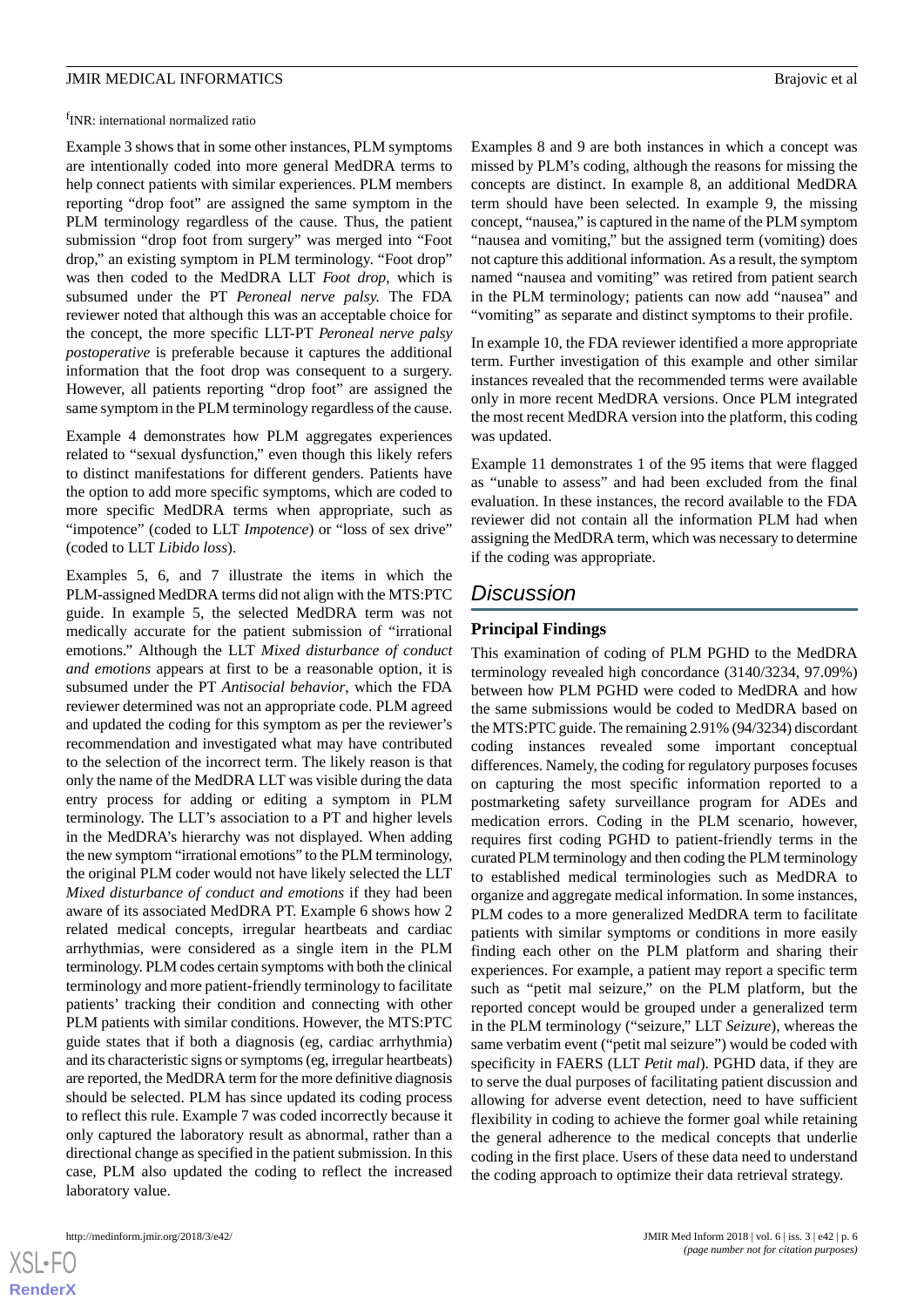This analysis reinforced the importance of several best practices. For example, when selecting a MedDRA term, it is essential to view the LLT-PT association and preferably the entire MedDRA hierarchy for the selected LLT to determine whether the term is, indeed, the most appropriate one. In addition, optimal coding results are achieved when using the latest available MedDRA version. It is important to conduct data coding quality reviews at regularly scheduled intervals.

## **Limitations**

Only a portion of the PLM MedDRA coding terminology was assessed to keep the dataset to a reasonable length. In addition, the PLM platform contains more information than the FDA reviewer had available in the dataset. Free-text information, which may have been private message communications about PGHD or information on the patient profile, was not shared with the FDA reviewer as it could have included personally identifiable information. Information from other structured sections of the profile (such as previously reported ADEs,

symptoms, and treatments) was also available to PLM during the process of curating the PGHD but was not included in the data file provided to the FDA reviewer.

## **Conclusions**

This review demonstrates that PGHD consisting of signs, symptoms, and ADE data entered by patients in curated structured fields can be reliably coded to the MedDRA terminology and that the coding of these data by PLM is generally aligned with MTS:PTC principles. Understanding the coding purpose and approach is informative for the optimization of data retrieval strategy. These findings suggest that efficient electronic searching and aggregation of PGHD might be possible when consistent, systematic curation processes are applied to PGHD as they are reported by patients. This standardization makes PGHD more electronically accessible and therefore elevates the visibility and importance of events patients find most significant.

## **Acknowledgments**

The authors would like to thank Gerald Dal Pan, Morgan Hanger, Christian Johnson, Sanjay Sahoo, and Benjamin Heywood for their continued guidance and support of the FDA-PatientsLikeMe research collaboration and technical contributions to this manuscript. We are grateful to all the members of PatientsLikeMe who have contributed their data and continue to make this research possible.

The MedDRA trademark is owned by the International Federation of Pharmaceutical Manufacturers and Associations on behalf of the International Conference on Harmonisation of Technical Requirements for Registration of Pharmaceuticals for Human Use.

## **Authors' Contributions**

SB and DAB designed the research. SB, DAB, MZ, and CC conducted the research and analyzed the data. SB, DAB, MZ, and SO drafted the manuscript. CAP and MH revised it. All authors read, provided feedback, and approved the final manuscript.

## **Conflicts of Interest**

DAB, MZ, CC, and SO are employees of PatientsLikeMe and hold stock options in the company. MH is a former employee of PatientsLikeMe and does not hold stock options in the company. The PatientsLikeMe Research Team has received research funding (including conference support and consulting fees) from AbbVie, Accorda, Actelion, Alexion, Amgen, AstraZeneca, Avanir, Biogen, Boehringer Ingelheim, Celgene, EMD, Genentech, Genzyme, Janssen, Johnson & Johnson, Merck, Neuraltus, Novartis, Otsuka, Permobil, Pfizer, Sanofi, Shire, Takeda, Teva, and UCB. SB and CAP are employees of the US Government. The opinions expressed in this manuscript are those of the authors and not intended to represent the opinions of the United States Food and Drug Administration. MH reports no conflicts of interest.

## <span id="page-6-0"></span>**References**

- <span id="page-6-1"></span>1. Basch E. The missing voice of patients in drug-safety reporting. N Engl J Med 2010 Mar 11;362(10):865-869 [[FREE Full](http://europepmc.org/abstract/MED/20220181) [text](http://europepmc.org/abstract/MED/20220181)] [doi: [10.1056/NEJMp0911494\]](http://dx.doi.org/10.1056/NEJMp0911494) [Medline: [20220181\]](http://www.ncbi.nlm.nih.gov/entrez/query.fcgi?cmd=Retrieve&db=PubMed&list_uids=20220181&dopt=Abstract)
- <span id="page-6-2"></span>2. Blenkinsopp A, Wilkie P, Wang M, Routledge PA. Patient reporting of suspected adverse drug reactions: a review of published literature and international experience. Br J Clin Pharmacol 2007 Feb;63(2):148-156. [doi: [10.1111/j.1365-2125.2006.02746.x\]](http://dx.doi.org/10.1111/j.1365-2125.2006.02746.x) [Medline: [17274788\]](http://www.ncbi.nlm.nih.gov/entrez/query.fcgi?cmd=Retrieve&db=PubMed&list_uids=17274788&dopt=Abstract)
- <span id="page-6-3"></span>3. Hakobyan L, Haaijer-Ruskamp FM, de ZD, Dobre D, Denig P. A review of methods used in assessing non-serious adverse drug events in observational studies among type 2 diabetes mellitus patients. Health Qual Life Outcomes 2011 Sep 29;9:83 [[FREE Full text](https://hqlo.biomedcentral.com/articles/10.1186/1477-7525-9-83)] [doi: [10.1186/1477-7525-9-83\]](http://dx.doi.org/10.1186/1477-7525-9-83) [Medline: [21958008\]](http://www.ncbi.nlm.nih.gov/entrez/query.fcgi?cmd=Retrieve&db=PubMed&list_uids=21958008&dopt=Abstract)
- 4. Shapiro M, Johnston D, Wald J, Mon D. Patient-generated health data: white paper prepared for the Office of the National Coordinator for Health IT.: RTI International; 2012 Apr. URL: [https://www.healthit.gov/sites/default/files/](https://www.healthit.gov/sites/default/files/rti_pghd_whitepaper_april_2012.pdf) [rti\\_pghd\\_whitepaper\\_april\\_2012.pdf](https://www.healthit.gov/sites/default/files/rti_pghd_whitepaper_april_2012.pdf) [accessed 2018-01-22] [\[WebCite Cache ID 6wfQ0L8AP\]](http://www.webcitation.org/

                                6wfQ0L8AP)
- 5. Piwek L, Ellis DA, Andrews S, Joinson A. The Rise of Consumer Health Wearables: Promises and Barriers. PLoS Med 2016 Feb;13(2):e1001953 [\[FREE Full text\]](http://dx.plos.org/10.1371/journal.pmed.1001953) [doi: [10.1371/journal.pmed.1001953\]](http://dx.doi.org/10.1371/journal.pmed.1001953) [Medline: [26836780\]](http://www.ncbi.nlm.nih.gov/entrez/query.fcgi?cmd=Retrieve&db=PubMed&list_uids=26836780&dopt=Abstract)

 $XS$  $\cdot$ FC **[RenderX](http://www.renderx.com/)**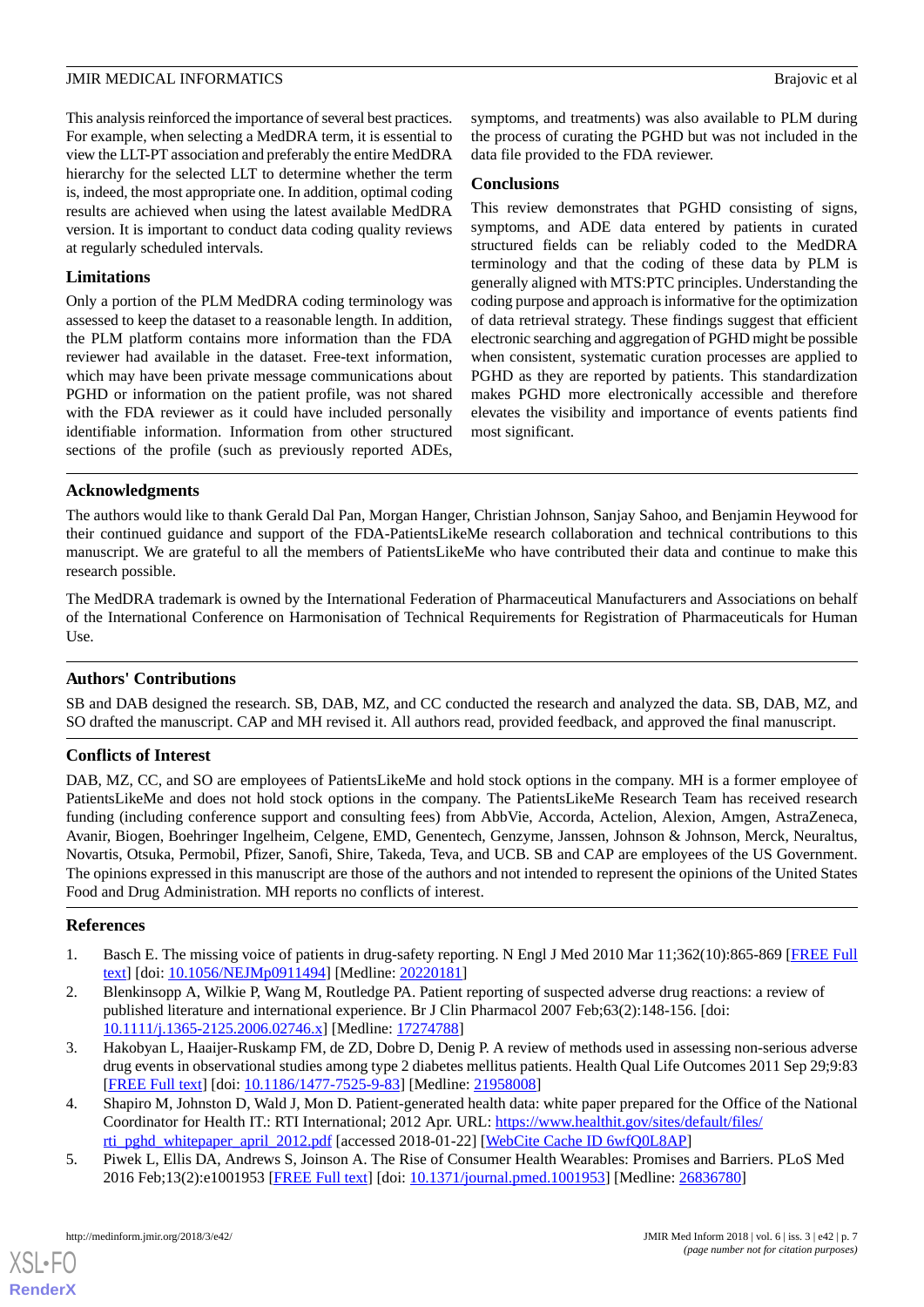- <span id="page-7-0"></span>6. Clancy C, Collins FS. Patient-Centered Outcomes Research Institute: the intersection of science and health care. Sci Transl Med 2010 Jun 23;2(37):37cm18. [doi: [10.1126/scitranslmed.3001235](http://dx.doi.org/10.1126/scitranslmed.3001235)] [Medline: [20574065](http://www.ncbi.nlm.nih.gov/entrez/query.fcgi?cmd=Retrieve&db=PubMed&list_uids=20574065&dopt=Abstract)]
- <span id="page-7-1"></span>7. US 112th Congress. Public Law 112–144. 2012 Jul 09. Food and Drug Administration Safety and Innovation Act URL:
- <span id="page-7-2"></span><https://www.congress.gov/bill/112th-congress/senate-bill/3187> [accessed 2017-08-30] [\[WebCite Cache ID 6wfQnPT9D\]](http://www.webcitation.org/

                                6wfQnPT9D) 8. Burwell SM. Setting value-based payment goals - HHS efforts to improve U.S. health care. N Engl J Med 2015 Mar 5;372(10):897-899. [doi: [10.1056/NEJMp1500445\]](http://dx.doi.org/10.1056/NEJMp1500445) [Medline: [25622024\]](http://www.ncbi.nlm.nih.gov/entrez/query.fcgi?cmd=Retrieve&db=PubMed&list_uids=25622024&dopt=Abstract)
- <span id="page-7-3"></span>9. US Food Drug Administration. Questions and Answers on FDA's Adverse Event Reporting System (FAERS) URL: [https:/](https://www.fda.gov/Drugs/GuidanceComplianceRegulatoryInformation/Surveillance/AdverseDrugEffects/default.htm) [/www.fda.gov/Drugs/GuidanceComplianceRegulatoryInformation/Surveillance/AdverseDrugEffects/default.htm](https://www.fda.gov/Drugs/GuidanceComplianceRegulatoryInformation/Surveillance/AdverseDrugEffects/default.htm) [accessed 2017-08-30] [\[WebCite Cache ID 6wfS7sC6U](http://www.webcitation.org/

                                6wfS7sC6U)]
- <span id="page-7-5"></span><span id="page-7-4"></span>10. Woodcock J, Behrman RE, Dal PGJ. Role of postmarketing surveillance in contemporary medicine. Annu Rev Med 2011;62:1-10. [doi: [10.1146/annurev-med-060309-164311](http://dx.doi.org/10.1146/annurev-med-060309-164311)] [Medline: [20809798](http://www.ncbi.nlm.nih.gov/entrez/query.fcgi?cmd=Retrieve&db=PubMed&list_uids=20809798&dopt=Abstract)]
- <span id="page-7-6"></span>11. MedDRA: the Medical Dictionary for Regulatory Activities. MedDRA Hierarchy. URL: [https://www.meddra.org/how-to-use/](https://www.meddra.org/how-to-use/basics/hierarchy) [basics/hierarchy](https://www.meddra.org/how-to-use/basics/hierarchy) [accessed 2018-01-22] [[WebCite Cache ID 6wfSSxVwa\]](http://www.webcitation.org/

                                6wfSSxVwa)
- <span id="page-7-7"></span>12. The International Council for Harmonisation of Technical Requirements for Pharmaceuticals for Human Use. ICH MedDRA Term Selection: Points to Consider. URL:<http://www.ich.org/about/mission.html> [accessed 2017-08-30] [\[WebCite Cache](http://www.webcitation.org/

                                71WpzKgYM) [ID 71WpzKgYM\]](http://www.webcitation.org/

                                71WpzKgYM)
- <span id="page-7-8"></span>13. Kessler DA. Introducing MEDWatch. A new approach to reporting medication and device adverse effects and product problems. JAMA 1993 Jun 02;269(21):2765-2768. [Medline: [8492403](http://www.ncbi.nlm.nih.gov/entrez/query.fcgi?cmd=Retrieve&db=PubMed&list_uids=8492403&dopt=Abstract)]
- 14. de LLC, Dimova S, Mueller K, Phillips G, Durgin TL, Wicks P, et al. PatientsLikeMe® Online Epilepsy Community: Patient characteristics and predictors of poor health-related quality of life. Epilepsy Behav 2016 Dec;63:20-28 [[FREE Full](https://linkinghub.elsevier.com/retrieve/pii/S1525-5050(16)30305-5) [text](https://linkinghub.elsevier.com/retrieve/pii/S1525-5050(16)30305-5)] [doi: [10.1016/j.yebeh.2016.07.035\]](http://dx.doi.org/10.1016/j.yebeh.2016.07.035) [Medline: [27544877](http://www.ncbi.nlm.nih.gov/entrez/query.fcgi?cmd=Retrieve&db=PubMed&list_uids=27544877&dopt=Abstract)]
- <span id="page-7-9"></span>15. Little M, Wicks P, Vaughan T, Pentland A. Quantifying short-term dynamics of Parkinson's disease using self-reported symptom data from an Internet social network. J Med Internet Res 2013;15(1):e20 [\[FREE Full text\]](http://www.jmir.org/2013/1/e20/) [doi: [10.2196/jmir.2112\]](http://dx.doi.org/10.2196/jmir.2112) [Medline: [23343503](http://www.ncbi.nlm.nih.gov/entrez/query.fcgi?cmd=Retrieve&db=PubMed&list_uids=23343503&dopt=Abstract)]
- 16. DasMahapatra P, Raja P, Gilbert J, Wicks P. Clinical trials from the patient perspective: survey in an online patient community. BMC Health Serv Res 2017 Feb 27;17(1):166 [\[FREE Full text](https://bmchealthservres.biomedcentral.com/articles/10.1186/s12913-017-2090-x)] [doi: [10.1186/s12913-017-2090-x\]](http://dx.doi.org/10.1186/s12913-017-2090-x) [Medline: [28241758](http://www.ncbi.nlm.nih.gov/entrez/query.fcgi?cmd=Retrieve&db=PubMed&list_uids=28241758&dopt=Abstract)]

## **Abbreviations**

**ADE:** adverse drug event **FAERS:** FDA Adverse Event Reporting System **FDA:** Food and Drug Administration **HGLT:** high-level group term **HLT:** high-level term **ICH:** International Council on Harmonisation **INR:** international normalized ratio **LLT:** lowest-level term **MedDRA:** Medical Dictionary for Regulatory Activities **MTS:PTC:** MedDRA Term Selection: Points to Consider PGHD: patient-generated health data **PLM:** PatientsLikeMe **PT:** preferred term **SOC:** system organ class

*Edited by G Eysenbach; submitted 16.05.18; peer-reviewed by C Smith; comments to author 08.07.18; revised version received 19.07.18; accepted 19.07.18; published 21.08.18*

*Please cite as: Brajovic S, Blaser DA, Zisk M, Caligtan C, Okun S, Hall M, Pamer CA Validating a Framework for Coding Patient-Reported Health Information to the Medical Dictionary for Regulatory Activities Terminology: An Evaluative Study JMIR Med Inform 2018;6(3):e42 URL: <http://medinform.jmir.org/2018/3/e42/> doi: [10.2196/medinform.9878](http://dx.doi.org/10.2196/medinform.9878) PMID: [30131314](http://www.ncbi.nlm.nih.gov/entrez/query.fcgi?cmd=Retrieve&db=PubMed&list_uids=30131314&dopt=Abstract)*



**[RenderX](http://www.renderx.com/)**